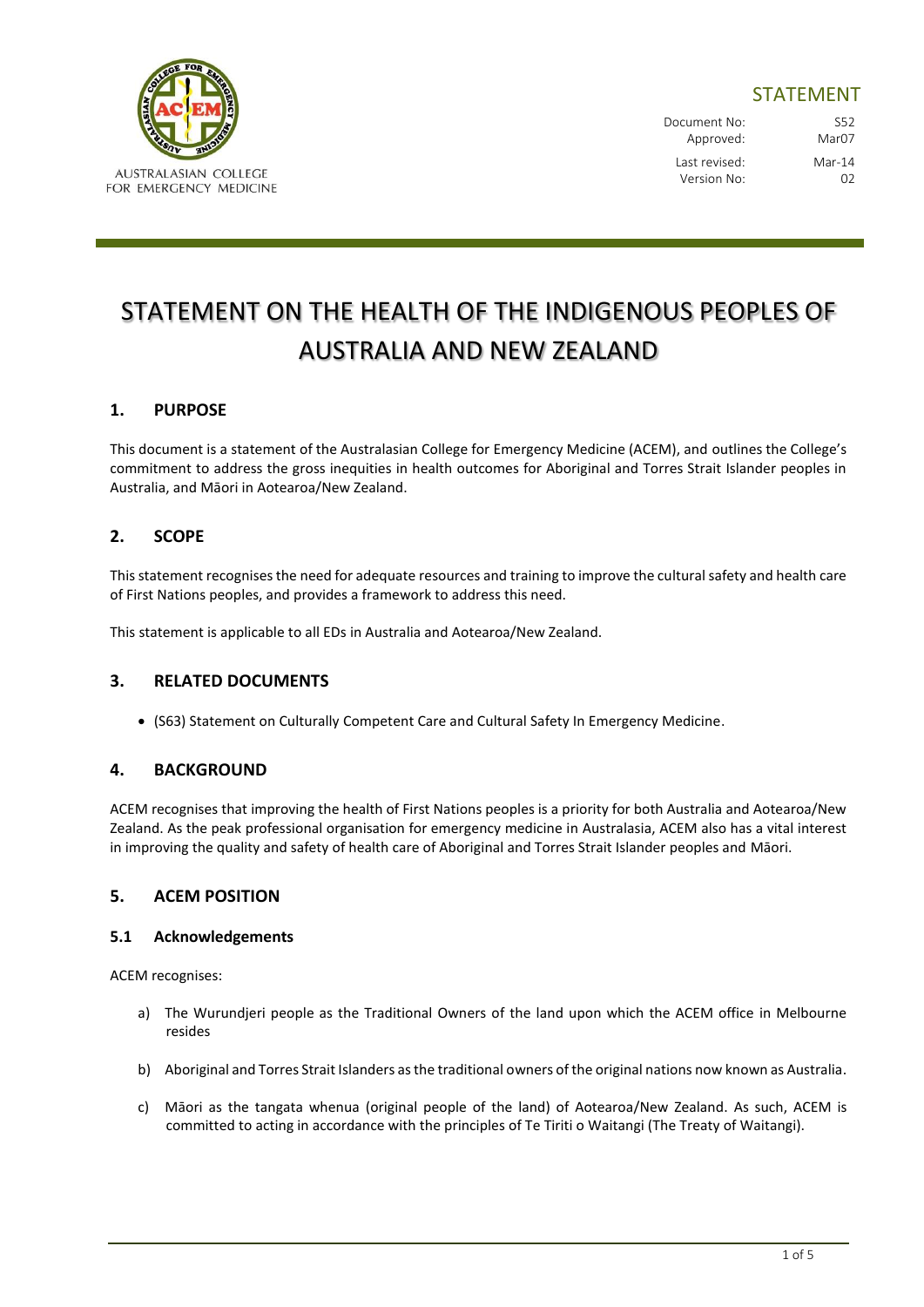#### **5.2 Statement of Aboriginal and Torres Strait Islander and Māori Health Status**

Aboriginal, Torres Strait Islander peoples and Māori have a broad range of poor health outcomes as demonstrated in a number of population health measures. In particular, there is an unacceptable disparity in life expectancy between Indigenous and non-Indigenous people<sup>1, 2</sup>. Furthermore, there is an over-representation of a number of illnesses such as ischaemic heart disease, diabetes mellitus, chronic kidney disease, pulmonary diseases, communicable disease, and alarming rates of injury, substance dependence, self-harm and suicide<sup>1</sup>. Indigenous people of both countries are also more likely to be affected by poverty, overcrowded housing, low educational attainment, unemployment and poor access to health care and community services. These are well recognised determinants of health.<sup>3</sup>

ACEM acknowledges the ongoing health disparities for Aboriginal, Torres Strait Islander people and Māori are inseparably linked to economic and social disadvantage stemming from the historical impact of colonisation, and subsequent intergenerational trauma. In Australia this has partially been the result of assimilation practices and the delayed recognition of First Nations peoples as citizens of their own country. In Aotearoa/New Zealand many issues stem from different interpretations of the Treaty of Waitangi, as well as subsequent dishonouring of the Treaty, particularly relating to the loss of land, cultural traditions, language and the right to self-determination.

#### **5.3 Statement of Aboriginal and Torres Strait Islander and Māori Healthcare in Relation to Emergency Medicine**

Emergency departments are uniquely positioned as a first-point-of-call access point to healthcare, and play a vital role in providing targeted quality acute medical care. In addition, EDs provide opportunities to identify comorbidities that may need addressing, and to provide coordination of care between the inpatient and community systems.

The current burden of disease for Aboriginal, Torres Strait Islander people and Māori is substantial. The immediate need to manage chronic and acute illnesses will mean that hospitals and their EDs, as the front door to this healthcare system, will be a significant care provider into the foreseeable future. Diseases of the circulatory system and injury due to external causes (predominantly accidents, self-harm and assault) are not only leading causes of mortality for Indigenous peoples but result in a significant number of presentations to the ED, which are resource intensive, time costly and often present emergently. Therefore, it is important that cultural safety is afforded to all Indigenous patients and their families seeking care and treatment in the busy and often resource stretched ED.

In the context of emergency medicine, access and equity, and appropriate discharge and follow-up systems are important components of high quality patient care. To achieve this for Indigenous patients, it is essential to engage in partnerships with local communities and Aboriginal or Māori Health Services to ensure that the care provided is culturally appropriate and effective. Furthermore EDs, as a key contact point to the mainstream healthcare/hospital system for Indigenous patients, can provide a potential linkage point for health promotion activities; comprehensive primary health care; allied health and specialist services; mental health, drug and alcohol services; and care for the frail and aged.

## **6. RECOMMENDATIONS**

ACEM is committed to:

#### **6.1 Measures to address Aboriginal and Torres Strait Islander and Māori health disparities**

Strategies to address health disparities are multi-faceted.

Foremost, the Committee of Presidents of Medical Colleges (CPMC) and the Australian Indigenous Doctors' Association (AIDA) Collaboration Agreement<sup>4</sup>, outline increasing the Aboriginal and Torres Strait Islander and Māori Medical Workforce, especially within specialty fields, is pivotal to closing the gap. ACEM will work to expand the workforce accordingly within the field of Emergency Medicine.

This includes identifying and addressing barriers to recruitment, training and retention for Aboriginal, Torres Strait Islander peoples and Māori. This will be achieved through close professional collaborations with significant medical organisations already undertaking this work, such as AIDA, Te Ohu Rata o Aotearoa/Māori Medical Practitioners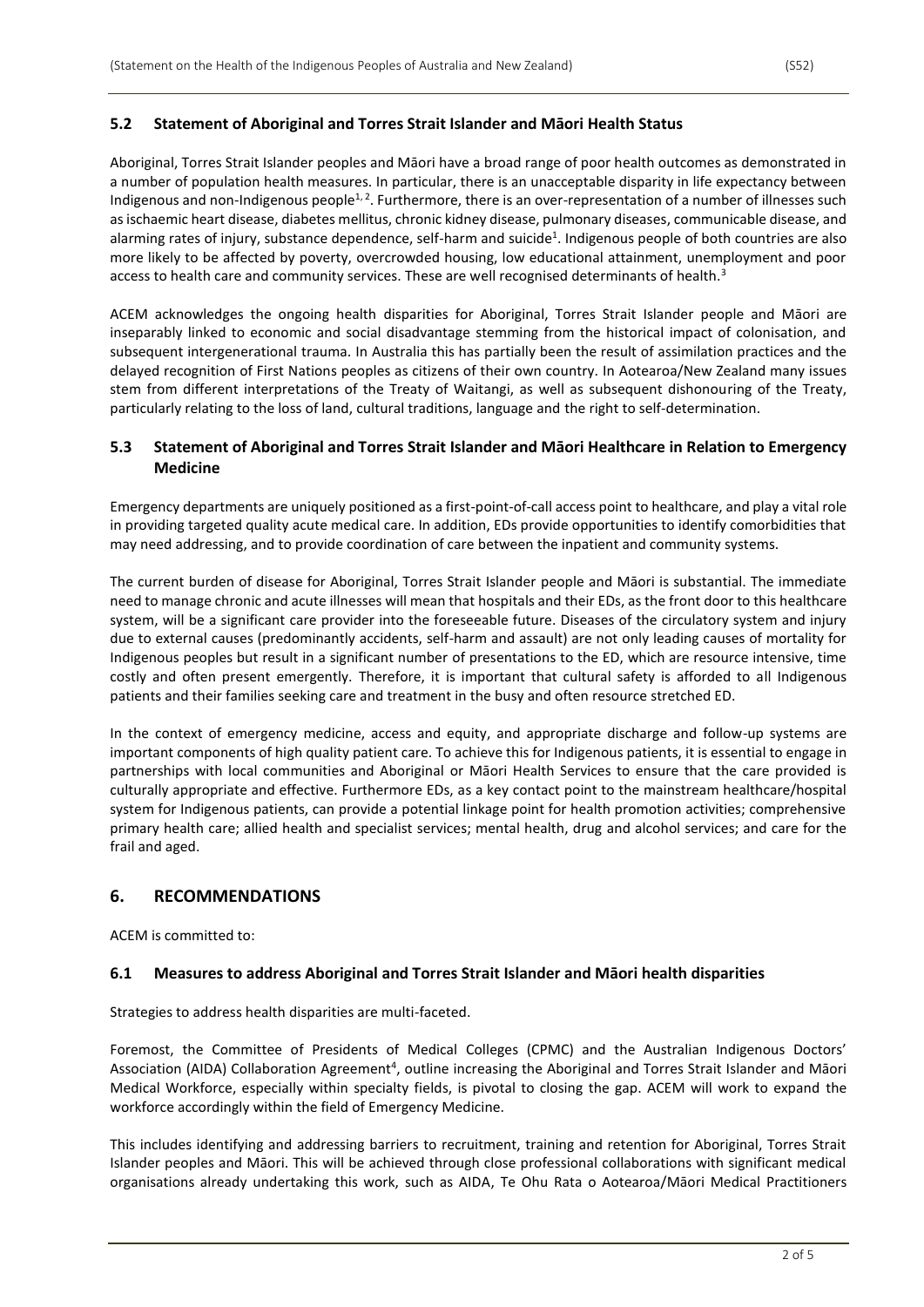Council of New Zealand<sup>5</sup>. We acknowledge significant steps already undertaken in New Zealand to achieve key partnered stakeholder governance on health issues concerning Māori people. The New Zealand Public Health and Disability Act 2000 increases Māori empowerment by mandating Māori representation (at least two members) within each District Health Board offering direct, regional Māori governance input<sup>6</sup>.

A unified approach to achieve this needed workforce influx has been exacted through a number of proposed measures. These include:

- a) Incorporating and providing combined stewardship of all nineteen recommendations of the CPMC National Aboriginal and Torres Strait Islander Medical Specialist Framework Project<sup>7</sup>. ACEM considers the recommendations relating to medical specialist training in Australia to be particularly important, including:
	- i. identifying the status of Indigenous trainees and fellows, to provide information regarding access to various specialist programs,
	- ii. the provision of cross-cultural training in Indigenous issues and cultural competency training in Indigenous Health to specialist staff, fellows and trainees,
	- iii. the development of cultural competence curricula and online learning modules, and
	- iv. performing a cyclical quality performance review.
- b) Providing culturally appropriate education and training on Aboriginal and Torres Strait Islander and Māori health in accredited vocational training, non-specialist training pathways and Continuing Professional Development programs. This includes improving the skills, knowledge and cultural competency of physicians as a mechanism for improving patient outcomes. This statement is supported by the ACEM Statement on Culturally Competent Care and Cultural Safety in Emergency Medicine (S63).
- c) Making EDs throughout Australia and New Zealand more accessible to Aboriginal, Torres Strait Islander peoples and Māori through the maintenance of standards relating to cultural awareness, advocacy and provision of cultural safety. This includes:
	- i. Cultural competence as a key component of clinical practice to ensure improved care for First Nations peoples.
	- ii. Acknowledging that the health and well-being of an individual Aboriginal or Torres Strait Islander person is only possible in the broader context of the family and community, and this often involves complex relationships and responsibilities
	- iii. Acknowledging the importance of whānau (extended family or group of related families) for Māori health and wellbeing
	- iv. Recruitment and support of Indigenous nursing and allied health staff such as Aboriginal Liaison Officers, Māori Health Care Providers, and interpreters.
	- v. Ergonomic design of the building to embrace cultural values and artistry of First Nations peoples relevant to local communities
	- vi. (In Australia) respect of Women's and Men's business through the designation of separate areas.
	- vii. Collaborating with Aboriginal or Torres Strait Islander community leaders and Māori advisory boards to address disparities in health and improve Indigenous patient care
- d) Promoting cultural safety of EDs, through the: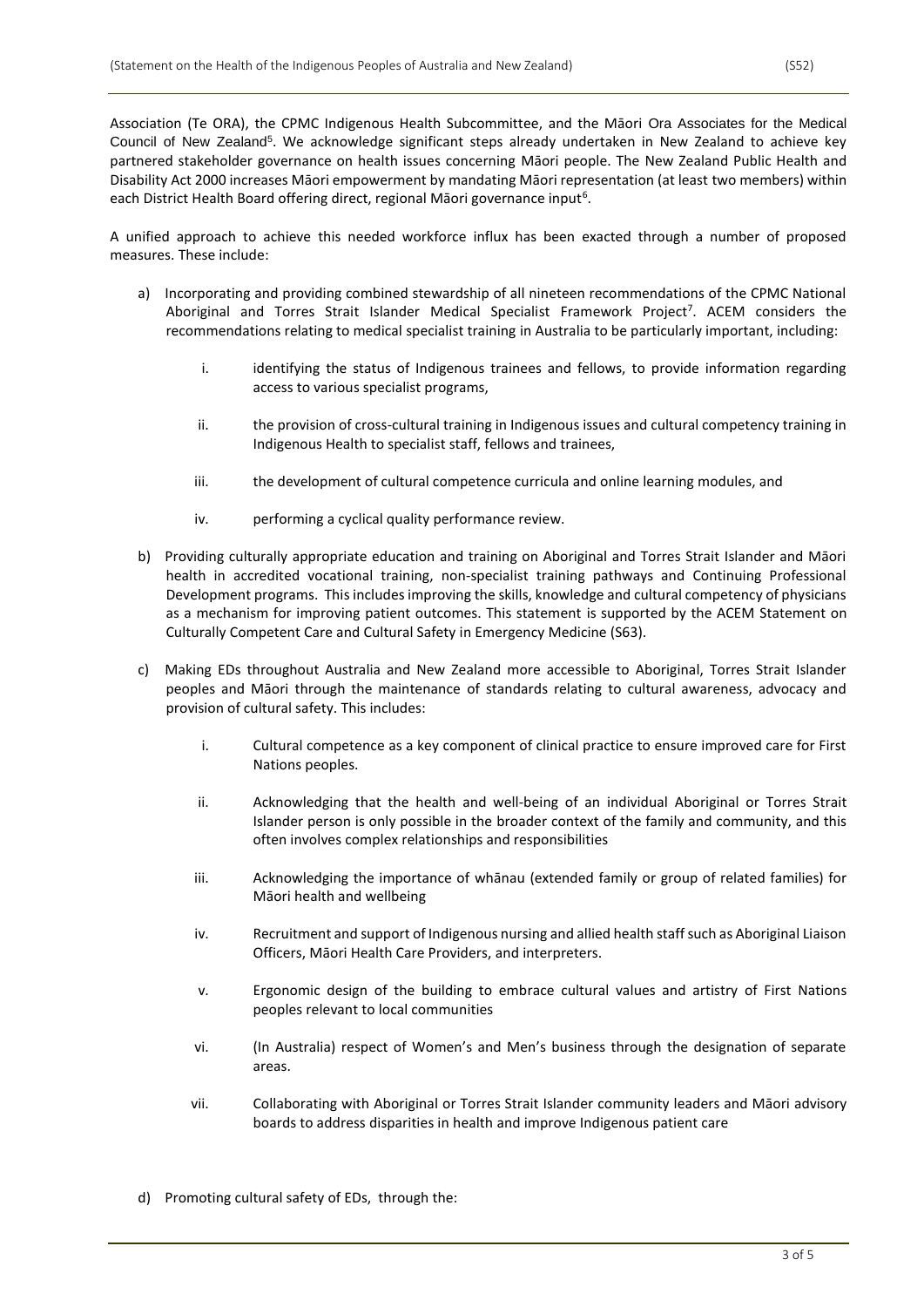- viii. Provision of health education materials in Indigenous languages, including audio
- ix. Availability of interpreter services, professional support for Indigenous staff and their clear identification to patients
- x. Clear visibility of posters with images relevant to (local) Indigenous people making transparent the presence of formal partnership with Indigenous community organisations.
- xi. Promoting stronger linkages with all primary health care providers that care for Indigenous people. In Australia, this is in particular reference to the Aboriginal Medical Service, Aboriginal Community Controlled Health Organisation (ACCHO) and Aboriginal health workers. In Aotearoa/New Zealand the work of Māori Health Care Providers is also acknowledged.

#### **6.2 The Role of Advocacy**

ACEM is committed to promoting Aboriginal and Torres Strait Islander and Māori health. ACEM acknowledges there are a number influences that can adversely impact the health of Indigenous people. These include racism, poverty, overcrowded housing and limited access to health and community services, education and employment. ACEM is committed to advocating for strategies which will address these issues.

ACEM supports culturally appropriate strategies seeking to address other more direct causes of poor health such as smoking, diet, exercise, mental and sexual health and health literacy. ACEM also acknowledges the impacts of colonisation and assimilation, and is committed to supporting efforts which seek to assert self-determination.

ACEM supports its members advocating for individual patients on issues such as access to adequate health care and services.

#### **7. REFERENCES**

- 1. Australian Institute of Health and Welfare 2013. Aboriginal and Torres Strait Islander Health Performance Framework 2012: detailed analyses. Cat. no. IHW 94. Canberra: AIHW.
- 2. Statistics New Zealand 2013. New Zealand Period of Life Tables: 2010-12, accessed 31 July 2013, [http://www.stats.govt.nz/browse\\_for\\_stats/health/life\\_expectancy/NZLifeTables\\_HOTP10-12.aspx](http://www.stats.govt.nz/browse_for_stats/health/life_expectancy/NZLifeTables_HOTP10-12.aspx)
- 3. Social Determinants of Health Alliance (SDOHA). What are the social determinants of health? <http://socialdeterminants.org.au/>
- 4. Australian Indigenous Doctor's Association and Committee of Presidents of Medical Colleges Colloboration Agreement 2013-2015 (2013)
- 5. Medical Council of New Zealand 2008 Best health outcomes for Māori: Practice implications [http://www.mcnz.org.nz/assets/News-and-Publications/Statements/best-health-](http://www.mcnz.org.nz/assets/News-and-Publications/Statements/best-health-maoricomplete.pdf)Māoricomplete.pdf
- 6. New Zealand Public Health and Disability Act 2000. Accessed 18th September 2013, <http://www.legislation.govt.nz/act/public/2000/0091/latest/DLM80051.html>
- 7. VicHealth Koori Health Unit, Centre for Health and Society Melbourne School of Population Health 2011. National Aboriginal and Torres Strait Islander Medical Specialist Framework for Action and Report. Accessed 31 July 2013, <http://www.limenetwork.net.au/files/lime/Ewen%202010%20CPMC.pdf>

#### **8. DOCUMENT REVIEW**

Timeframe for review: every two (2) years, or earlier if required.